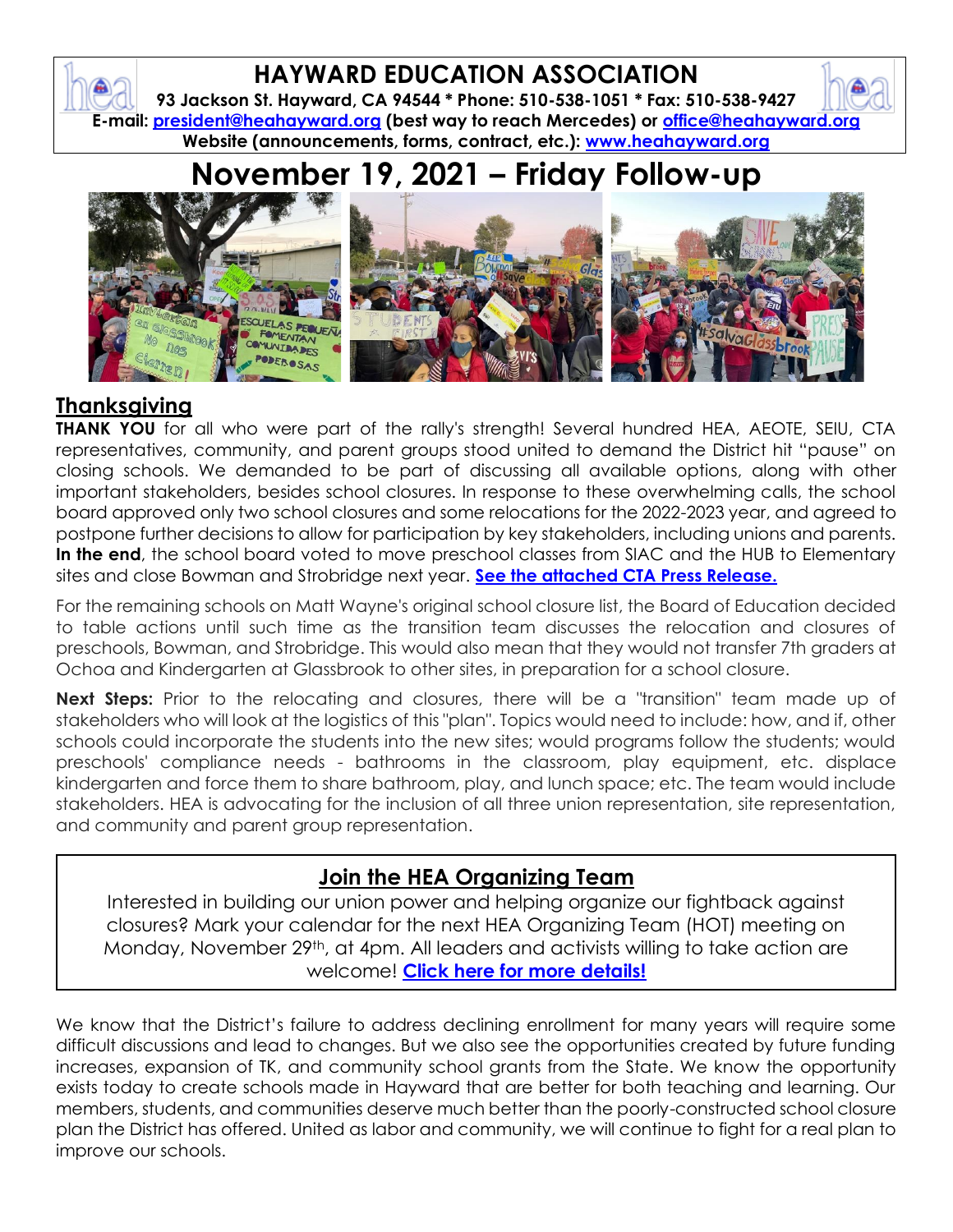# **Misgivings**

This morning, many of you shared Matt Wayne's flyer regarding *his* interpretation of the Board of Education actions. It is wrong and does not reflect the Board actions. He did not mention the tabling aspect for future closures nor remove asterisks that had indicated his desire to start to transfer Glassbrook's kindergarten and Ochoa's 7th graders to other sites in preparation of next year moves in his original documents - also tabled. In response to the plethora of calls for clarification, HEA reached out to school board members to have Dr. Wayne retract his inaccurate flyer.

#### **Strobridge/Bowman - No One From the D.O. at the Sites**

Yesterday, the day started in a similar fashion - Strobridge called saying that news media and sheriffs were present (it appears that the media was blocking a driveway) …and no one from the District was there to explain what was happening. Students and parents thought there was a threat to the school, others who had watched the board meeting were asking for explanations and next steps …and no one from the District was there. Staff and students were in tears and distraught …and no one from the District was there. People were grieving the potential loss of their site, community, and students - a loss of relationships over the course of many years in which staff had created familial bonds …and no one from the District was there. After HEA called the superintendent and School Board to "suggest" sending someone to the sites, Aurora Sweet (from HR) was finally sent. Aurora Sweet was seen walking through the hallways, seemingly avoiding eye contact and/or telling people that the School Usage and Design Team, including HEA members, had been part of the school closure recommendation - a claim that even the Superintendent has had to deny!

It is both sad and infuriating that at a time when we should be thinking of ways to strengthen what we have, for the sake of those we have, by bringing in monies available from the State and Federal government to offset financial woes, develop a plan to increase enrollment e.g., bring in more preschoolers who will then stay in the system, create community schools, etc. - Dr. Wayne has created chaos and continues to take actions such as not going to sites to help with grief, sending out inaccurate flyers that, ultimately, brings us to the sad conclusion that, like so many before him, he has become disconnected from our HUSD community at best and at worst cannot see the forest for the trees when it comes to what is best for our students and site staffs.

#### **At this time of giving thanks...**

We remain thankful that our unified front with our union siblings, community groups, and parent groups will work diligently, as we always have, in Hayward to right this ship that we call our district, our home, our family! We will not let Matt Wayne divide us!

Have a restful Thanksgiving break -- we are going to need it.

Continue to stand up, stand strong, and stand together.

## **Wednesday's Save Our Schools Rally**

Thank you again to all who helped prepare for and attended the rally on Wednesday! There were hundreds of educators, students, families, and support staff at the rally and our voice was unmistakable both at the rally and at the school board meeting that followed.

Check out some of the press coverage and photos from the rally and meeting:

- <https://www.ktvu.com/news/2-hayward-schools-closing-as-part-of-compromise>
- [https://www.kron4.com/news/bay-area/school-staff-parents-rally-against-hayward-school](https://www.kron4.com/news/bay-area/school-staff-parents-rally-against-hayward-school-closures/)[closures/](https://www.kron4.com/news/bay-area/school-staff-parents-rally-against-hayward-school-closures/)
- [https://www.ktvu.com/news/community-rallies-to-keep-four-hayward-schools-open-as-district](https://www.ktvu.com/news/community-rallies-to-keep-four-hayward-schools-open-as-district-makes-decision)[makes-decision](https://www.ktvu.com/news/community-rallies-to-keep-four-hayward-schools-open-as-district-makes-decision)
- [https://www.nbcbayarea.com/news/local/hayward-unified-school-board-to-vote-on](https://www.nbcbayarea.com/news/local/hayward-unified-school-board-to-vote-on-proposed-campus-closures/2734501/)[proposed-campus-closures/2734501/](https://www.nbcbayarea.com/news/local/hayward-unified-school-board-to-vote-on-proposed-campus-closures/2734501/)
- [https://www.nbcbayarea.com/news/local/hayward-unified-school-board-to-decide-on](https://www.nbcbayarea.com/news/local/hayward-unified-school-board-to-decide-on-proposed-closure-of-14-campuses/2734145/)[proposed-closure-of-14-campuses/2734145/](https://www.nbcbayarea.com/news/local/hayward-unified-school-board-to-decide-on-proposed-closure-of-14-campuses/2734145/)